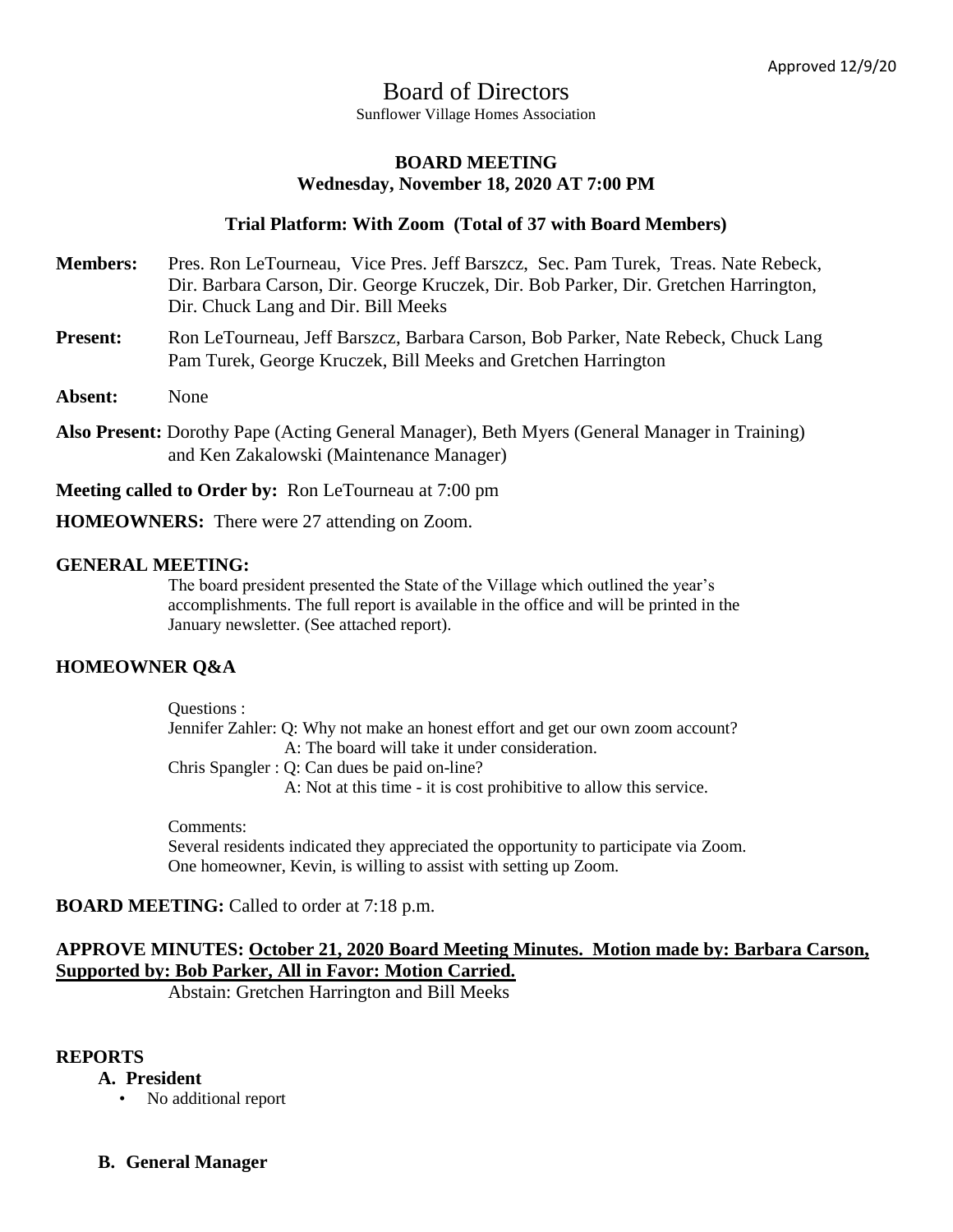#### Approved 12/9/20

- The office has begun cancelling December rentals and refunding deposits. 15 rentals will be cancelled.
- 2020 Dues: As of today, 18 homeowners have not paid their dues (compared to 19 as of this time last year).
- 2021 Dues: Invoices will be mailed in early December and are payable January 1 March 1 without a penalty. Office staff is working on the mailing. Dues will remain at \$270.
- Board meeting for December is the  $9<sup>th</sup>$ .

# **C. Maintenance**

# **Work Completed at Hanford Clubhouse:**

- Monthly PM and delivered newsletters to Area Reps.
- Met with the Canton Fire Department about the Cintas deficiency reports. Advised the work was completed on the Hanford deficiency report.
- American Sprinkler winterized the lawn sprinkler system.
- Installed a new horn/strobe outside front entrance for the fire alarm system.
- Reset outdoor lighting timers.
- Yellow Rose completed tuck pointing of sill stones and reset loose stones outside Hanford.

### **Work completed at Gainsborough Clubhouse:**

- Monthly PM and delivered newsletters to Area Reps.
- Cintas completed work on fire sprinkler system deficiency report.
- American Sprinkler winterized lawn sprinkler system.
- Installed new door sweeps on men's and women's shower room exterior doors.

#### **Pool Issues:**

- New tile, coping stones, skimmer baskets, marcite, and caulking were installed at both Hanford pools.
- Refilled the Hanford pool and ran the system for two weeks which allowed the marcite to cure.
- Removed leaves and debris following two big wind storms.
- Both pools have been winterized and are now covered.

#### **Gainsborough backwash drain issue:**

Metro Sewer was able to insert a camera into the drainage system and identified the source and location of the blockage. With a chain knocker they were able to punch through to the storm sewer and push out the blockage that was stuck at the end of the drain pipe.

#### **Gainsborough Floor Project:**

Structural engineer was at Gainsborough to revisit the flooring project. The report was received and forwarded to Parris construction so they can revise the bid. It is anticipated work on this project will begin in December.

Clean Cut spent a day removing leaves and cleaning up the landscaping areas.

# **D. Treasurer**

- Budget is on track.
- No issues with the Capital Reserve fund.

#### **E. Newsletter**

• January's newsletter has been started. Waiting on 2021 Ad contracts to come in.

# **COMMITTEE REPORTS**